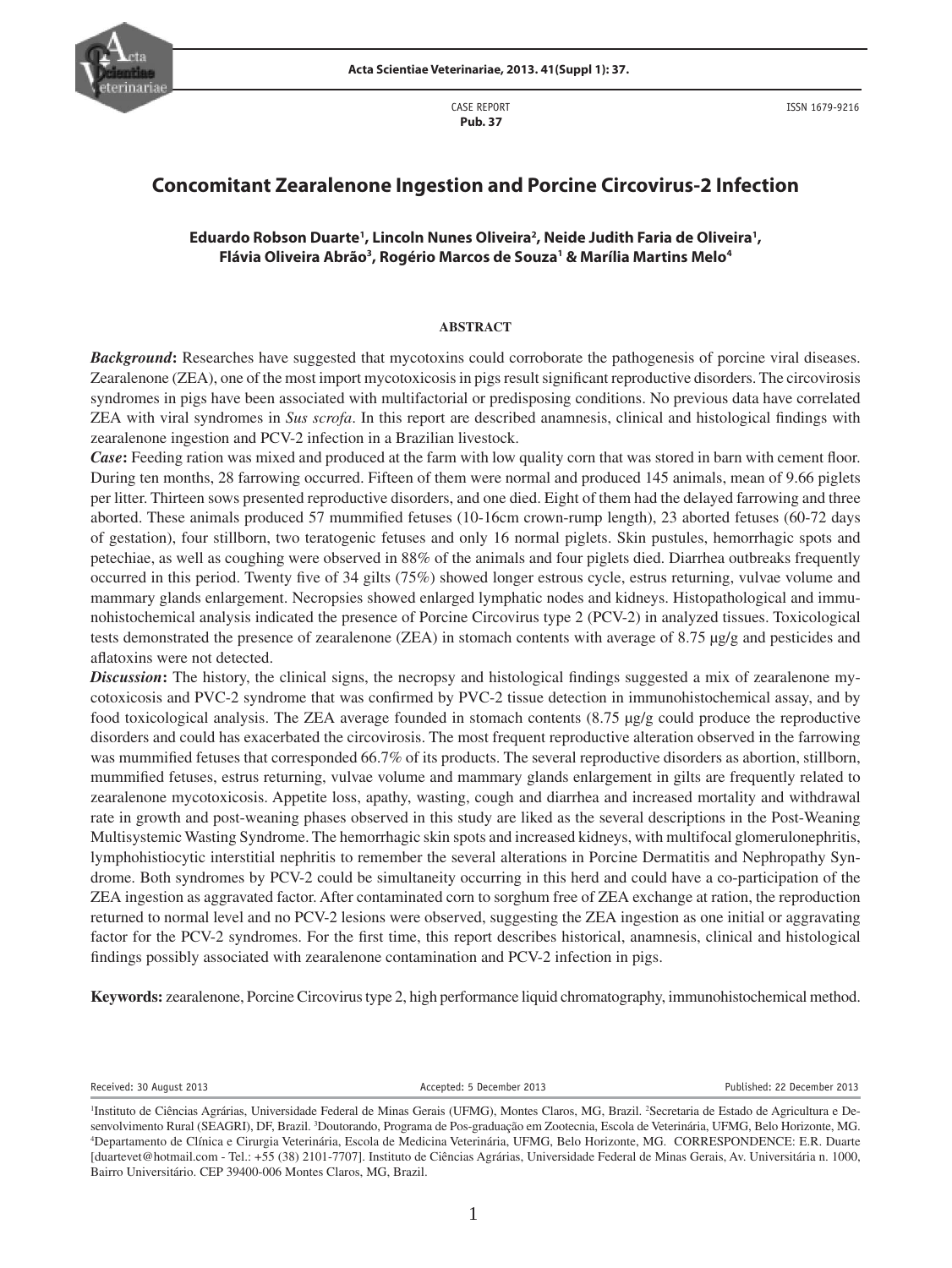#### **INTRODUCTION**

The mycotoxin synergisms in the pathogenesis of porcine viral diseases have been previously suggested [5]. The most import mycotoxicosis in pigs is caused by zearalenone (ZEA), produced mainly by species of *Fusarium*. This intoxication can result in hyperestrogenic syndromes produced by competitive binding of ZEA to estrogenic receptors of the uterus, liver, mammary gland and hypothalamus [9]. The circovirosis syndromes in pigs have been associated with multifactorial or predisposing conditions. The Post-Weaning Multisystemic Wasting Syndrome (PMWS) and the Porcine Dermatitis and Nephropathy Syndrome (PDNS) have been associated with the *Porcine Circovius*-2(PCV-2) however other alterations have also been related [10,17].

No previous data have correlated ZEA with viral syndromes in *Sus scrofa*. This report describes historical, anamnesis, clinical and histological findings possibly with zearalenone ingestion and PCV-2 infection in a Brazilian livestock.

### **CASE**

In Montes Claros City, 16º51'38" S latitude and 44º55'00" W longitude, north region of Minas Gerais State, Brazil, porcine reproductive disorders and sudden mortality outbreaks occurred during nine months in a 21-sow herd with a total of 269 animals.

The alterations occurred between July 2007 and April 2008, within the critical raining season, from December to January. Feeding ration was mixed and produced at the farm with low quality corn that was stored in barn with cement floor. During these ten months 28 farrowing occurred. Fifteen of them were normal and produced 145 animals, mean of 9.66 piglets per litter. Thirteen sows presented reproductive disorders, and one died. Eight of them had the delayed farrowing and three aborted. These animals produced 57 mummified fetuses (10-16cm crown-rump length, Figure 1), 23 aborted fetuses (60-72 days of gestation), four stillborn, two teratogenic fetuses and only 16 normal piglets.

Withdrawal rate increased to 20% from October 2006 to April 2007 and alimentary conversion changed from 2.8:1 to 3.1:1 on the growing phase. Skin pustules, hemorrhagic spots and petechiae, as well as coughing were observed in 88% of the animals and four piglets died. Diarrhea outbreaks frequently occurred in this period. Twenty five of 34 gilts  $(75%)$ showed longer estrous cycle, estrus returning, vulvae volume and mammary glands enlargement.

Skin lesions with round to irregular, red to purple macules was observed in 15 animals of 22 finishing pigs (Figure 2). After the slaughter inspection, all carcasses there were enlarged inguinal and mesenteric lymph nodes, 35% showed intestinal adherences and the kidneys were two times increased to five animals. After this inspection, fifteen carcasses were entirely condemned.

# *Pathological lesions*

In this period three diseased animals were necropsied. After slaughter inspection, the first, a gilt with 140 days old, 112 kg body weight (bw), 3.5 corporal score (one to five) that showed infertility during four consecutive times. Petechiae and suffusions at tongue were found. Accentuated liver lobulation, with diffuse suffusions and petechiae at surface and under cutting and larynx, trachea and lungs with petechiae and suffusions were also observed. Enlarged mesenteric lymph nodes were registered. Petechial hemorrhages were founded in the bladder, epicardium, endocardium and aorta. Kidneys with petechiae and suffusions at surface and under cut, and a two mm abscess. The reproductive system was increased with vulvae and uteri volume three times enlargement and uncountable cysts 0.5-1.5 cm in uterine tubes. Hemorrhagic spots and suffusions were noted in skin and muscle of the forelegs.

The second was a 90-day-old male piglet with petechiae and suffusions on the skin. This animal was 72 kg bw, three corporal score and was also euthanatized. Liver adhered to parietal peritoneum and with a 2x5 cm abscess, dense bilis and biliary vesicle mucosa with diffuse petechiae and congestion were founded. Spleen was reduced, firm under cut, with 2x4 cm abscess and greater omentum adherence. Petechiae and suffusions at larynx, glote and trachea were observed. Lung with diffuse petechiae and a 2x3 cm hematoma in the cranial lobe were observed. Epicardium, endocardium and ventricular myocardium with diffuse petechial hemorrhages; congested, diffused petechiae kidneys, bladder adhered to medium abdominal line and with 5x4 cm intramural abscess and focal petechiae were found. Reduced adrenal, 1x0.7 cm in length, with narrow cortical region (0.3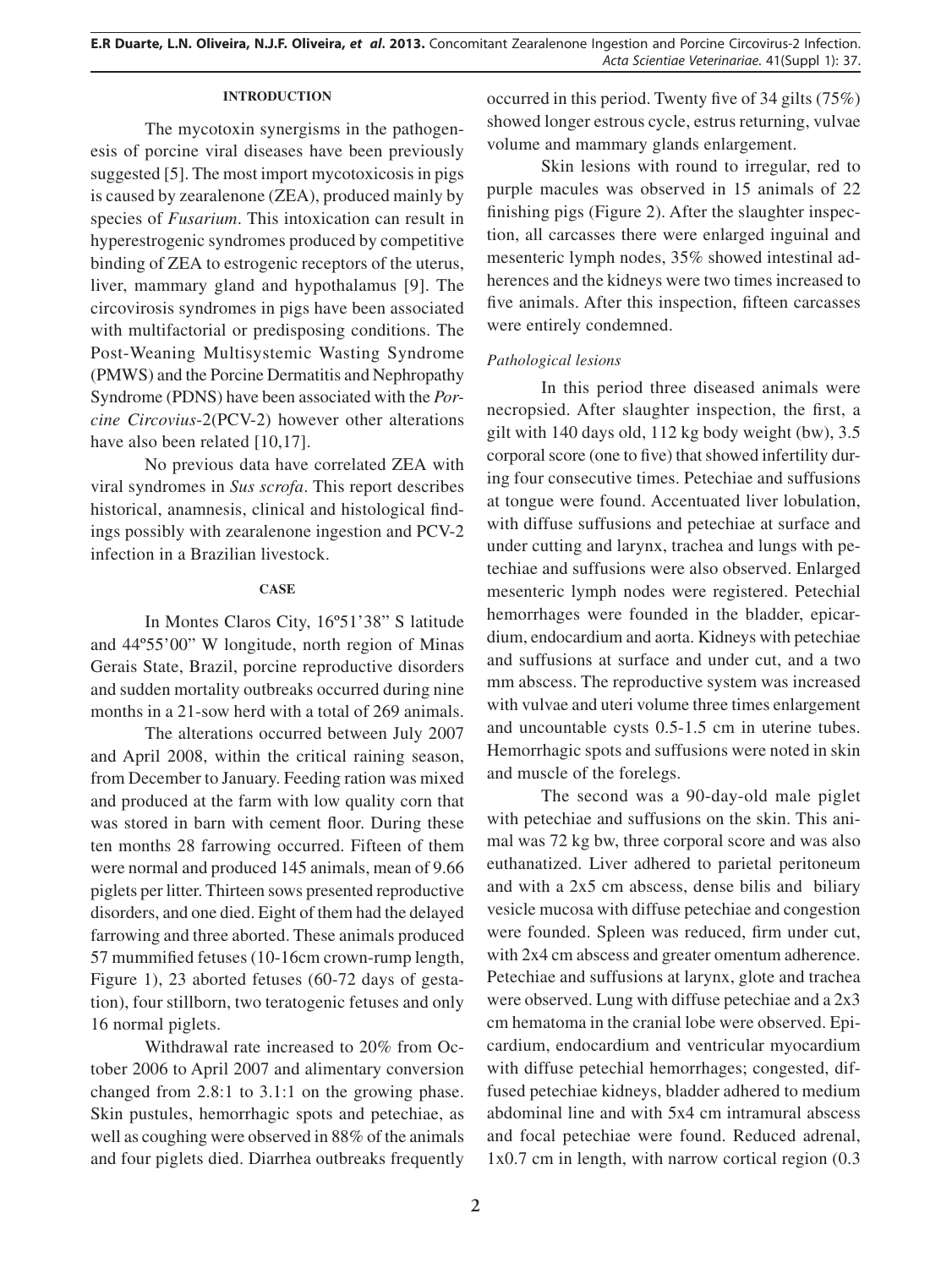cm) were observed. Muscle hemorrhagic spots and suffusions were noted in forelegs.

The third necropsied pig was a sow with 2.5 years, 250 kg bw and 3.5 corporal score that died six days after the parturition. In the farrowing, it produced 11 mummified fetuses and showed continuous and intense abdominal contractions, muscular tremors, hypothermia, weakness, locomotive difficulty, agalactia and ocular congestion. Intramuscular antimicrobial therapy with oxitetracycline1 (20 mg kg-1) was instituted, however the death occurred two days after. The oral, abdominal and intestinal mucosa presented diffuse petechiae and suffusions. Intestines adherences to liver, and peritoneum with increased and congested mesenteric lymph nodes were found. Ileum and cecum ruptures were identified together enlarged uterus, thinner adhered serous to intestines with purulent exudates inside

## *Toxicological analyses*

After necropsy, samples of kidneys, liver, spleen, stomach contents of the three necropsied animals and three corn samples which were searched the different pesticides: organochlorinated (aldrin, dieldrin, endrin, BHC, DDT, HCB, endosulfan, heptachlor, heptachlor epoxid, lindane, methoxiclhor, mirex, dicofol), organophosphorus (malathion, parathion-etilic, parathion-metilic), carbamates (carbendazim and its metabolism products, benomyl and thiophanate metyl), chloroalquil tio fungicides (captan, folpet), triazols (cyproconazole, chlorothalonil, difenoconazole, propiconazole, tebuconazole), pyrethroids (betacifluthrin, bifenthrin, cypermethrin, deltamethrin, fenpropathrin, fenvalerate, lambdacyhalothrin, permethrin) and the miscellaneous compound (propargit). The analyze methods utilized varying from each type of pesticide, and were used gas chromatography, high performance liquid chromatography, associated to mass spectrometry with ionic monitoring [13,14].

The search of aflatoxins  $B1, B2, G1$  e G2 were realized in the Laboratory of Mycotoxins from the Ministry of Agriculture, in Belo Horizonte (Minas Gerais), to determine the aflatoxins  $(B1, B2, G1, G2)$ and zearalenone content by the method DOU, using high performance liquid chromatography [11,15,16].

In this report, neither pesticides nor aflatoxins were detected in the samples. However, ZEA was

found in the three corn samples and stomach contents of the three necropsied animals with average concentration of 80  $\mu$ g/g (+/- 16.05  $\mu$ g and 8.75  $\mu$ g/g  $(+/- 8.2 \mu g)$ , respectively.

# *Histological and imunohistochemical exams*

Fragments from kidneys, liver and spleen of the three necropsied animals, corresponding none samples and examined by hematoxylin and eosin coloration. The microscopic analysis of the tissues collected from the three necropsied animals showed lymphatic follicles with severe lymphocytolysis and intense macrophage proliferation, mainly histiocytes (Figure 3). The kidneys presented multifocal glomerulonephritis, lymphohistiocytic interstitial nephritis and diffuse tubular nephrosis.

Subsequently, immunohistochemical method (IHC) for the detection of PCV-type 2 in sections from paraffin-embedded tissues was performed using streptavidin-biotinperoxidase, endogenous peroxidades, blockade serum, secondary antibody and streptavidin-peroxidase<sup>2</sup> [3]. The positive control was performed using paraffin-embedded lymph node fragments with strong positive reaction by in situ hybridization in the La Facultat de Veterinària, Universitat Autònoma de Barcelona (UAB). Blocks of negative lymph nodes to PCV2 were from Brazilian Company for Agricultural Research (EMBRAPA) in pigs and poultry. An intensity of marking in the tissues was ranked from 1 to 4, begging 1 with light focal marking and 4 with intense and diffuse marking in the cytoplasm's mononuclear cells [4]. In this study, the three animals were positive for PCV2 by IHC and the infection was detected in its lymph nodes  $(+++)$ (Figure 4), Kidneys (++) and livers (++).



Figure 1. Mummified fetuses, the most frequent alteration observed in the farrowing.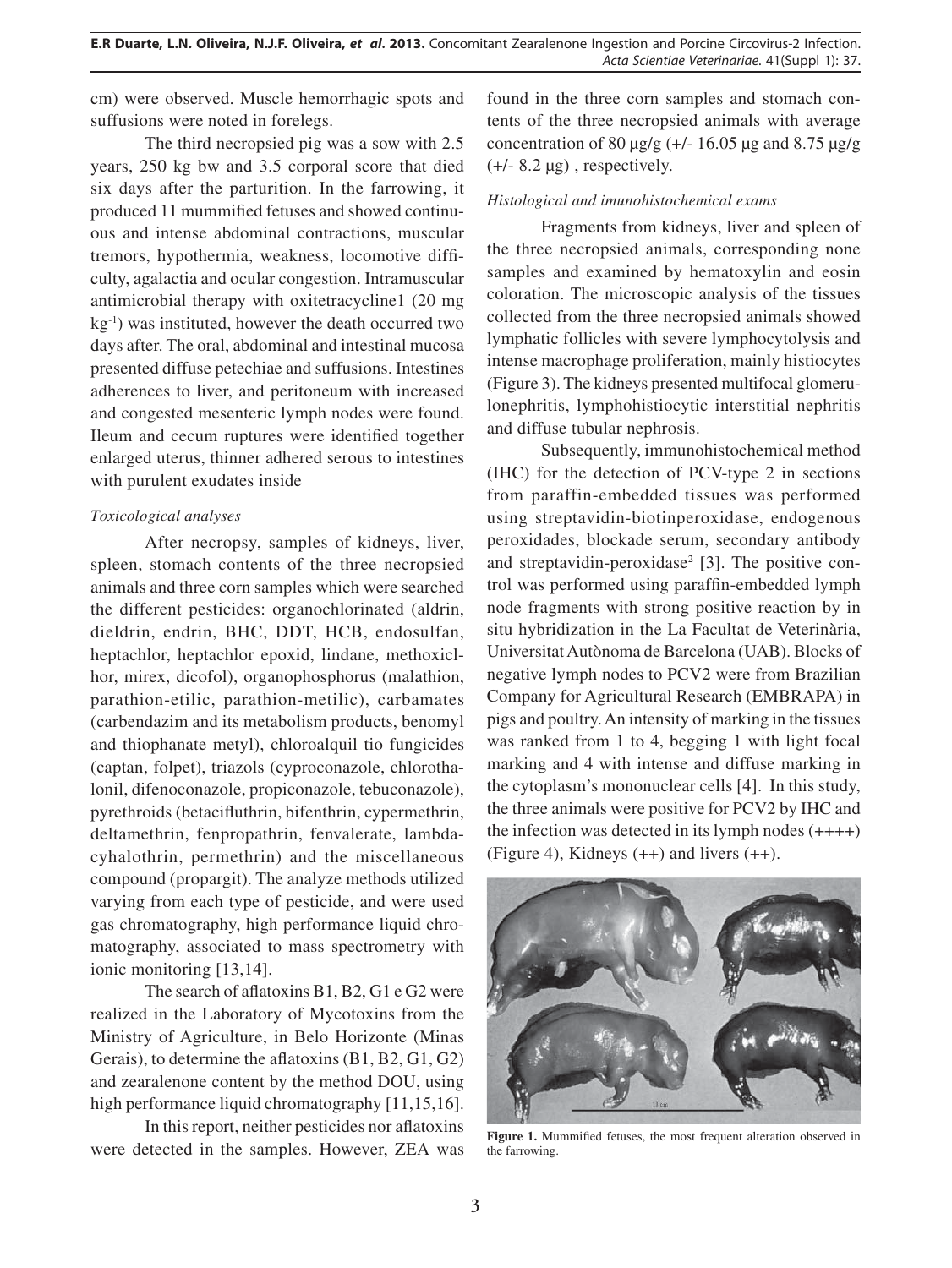**E.R Duarte, L.N. Oliveira, N.J.F. Oliveira,** *et al***. 2013.** Concomitant Zearalenone Ingestion and Porcine Circovirus-2 Infection. Acta Scientiae Veterinariae. 41(Suppl 1): 37.



**Figure 2.** Hemorrhagic skin lesions with round to irregular, red to purple macules (a and b) and lung suffusions (c) in finishing pig.



**Figure 3.** Lymphocytosis, histiocitosis and macrophage proliferation in mesenteric lymph note (400 X).



**Figure 4.** Lymph node with intense positive marking to PCV-2 by immunohistochemical technique (400X).

#### **DISCUSSION**

The anamnesis and clinical and histological findings possibly associated with zearalenone contamination and PCV-2 infection in pigs are firstly described in this report. The history, the clinical signs, the necropsy and histological findings suggested a mix of zearalenone mycotoxicosis and PVC-2 syndromes. It was confirmed by PVC-2 tissue detection in immunohistochemical assay, and by food toxicological analysis. Zearalenone concentration of one µg/g cause reproductive alterations in swine [18]. The average founded in stomach contents (8.75 µg/g) could produce the reproductive disorders and could has exacerbated the circovirosis. In recently study in Brazil, pre-pubertal gilts fed with 2 µg/g of zearalenone increased significantly the length and weight of the reproductive tract but do not interfered with the performance of animals [2].

Zearalenone contamination can occur in field, transport or storage and the critical period of the alterations, from December 2005 to January 2006, was a summer time, which comprehends corn harvests, concentrated raining and high temperatures. All theses factors could favor the fungi growth during this grain storage period, increasing the risks of mycotoxicosis [18].

The most frequent reproductive alteration observed in the farrowing was mummified fetuses that corresponded 66.7% of its products. The several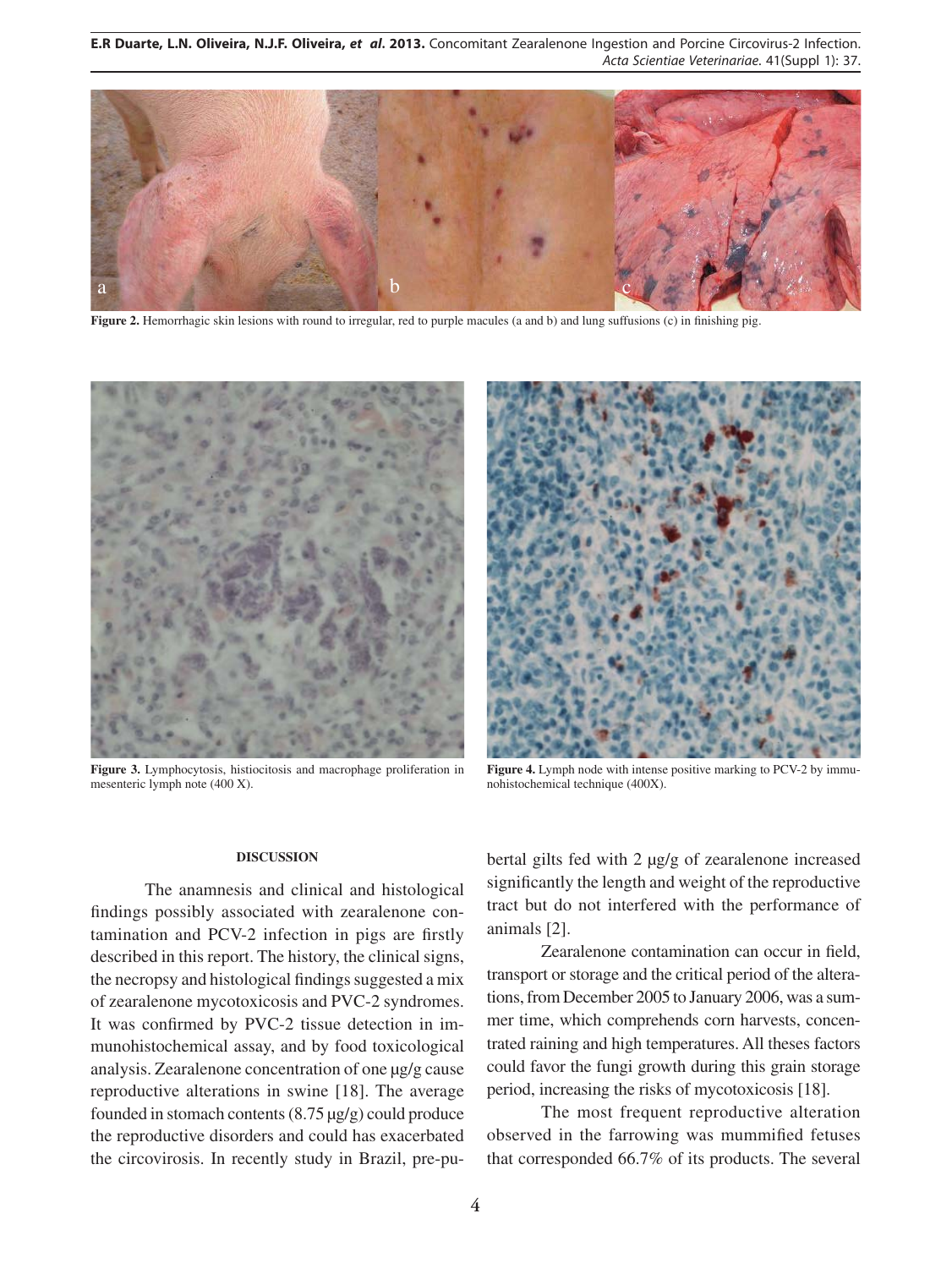**E.R Duarte, L.N. Oliveira, N.J.F. Oliveira,** *et al***. 2013.** Concomitant Zearalenone Ingestion and Porcine Circovirus-2 Infection. Acta Scientiae Veterinariae. 41(Suppl 1): 37.

reproductive disorders as abortion, stillborn, mummified fetuses, estrus returning, vulvae volume and mammary glands enlargement in gilts are frequently related to zearalenone mycotoxicosis [2,18].

In this present report, appetite loss, apathy, wasting, cough and diarrhea and increased mortality and withdrawal rate in growth and post-weaning phases are liked as the several descriptions in the PMWS [6]. Hemorrhagic skin spots and increased kidneys, with multifocal glomerulonephritis, lymphohistiocytic interstitial nephritis suggest several alterations in PDNS [7]. Both syndromes by PCV-2 could be simultaneity occurring in this herd and could have a co-participation of the ZEA ingestion as aggravated factor. Epidemiology studies suggest that PCV-2 infection may also be widespread in the Minas Gerais because of a total 955 tested sera, 935 (96.39%) were reactive in all evaluated livestock [4].

Studies have reported that other microorganism agents as the Porcine Parvovirus (PPV) could be favored the clinical syndromes of PCV-2 [8,12]. In the present case report these virus syndromes could also be considered and the possible viral co-infections, associated with ZEA ingestion, could be exacerbating the reproductive alterations. However before this outbreak were not observed clinical signs of parvovirosis in the herd.

Control and preventive measures adopted during the outbreak, as sick animal isolation and withdrawal of sows with reproductive disorders possibly contributed to a disease control. Meanwhile, after zearalenone ration diagnosis and bad corn to good sorghum (free of zearalenone) exchange at ration, the animals showed clinical improvement and the reproduction returned to normal level. After two months the carcasses or organs were not condemned in slaughters and no lesions by PCV-2 were observed, showing that the ZEA contamination could be as the initial factory to the evolution of the observed lesions.

In this present report was decrypted the detection of these two agents together in the swine herd. The historic and the reported data can suggest the ZEA ingestion as initial or accented factor to PCV-2 syndromes, indicating the importance of the multiinteractions between mycotoxins and viral infections in pigs or other animals.

SOURCES AND MANUFACTURERS

1 Oxitrat, Vallée S.A., São Paulo, SP, Brazil. 2 LSAB Kit, Dako, Milan, Italy.

*Acknowledgements***.** This study was supported by Fundação de Amparo à Pesquisa do Estado de Minas Gerais (FAPEMIG). The Toxicological Laboratory of Medicine Veterinary School of the UFMG and in the official Laboratory for Mycotoxin Analysis of the Ministry of Agriculture and Supply, by viral and toxicological analyzes of this study.

*Declaration of interest.* None of the authors has any financial or personal relationships that could inappropriately influence or bias the content of the paper

#### **REFERENCES**

- **1 Almeida R.K., Vasconcelos A.C., Carneiro R.A., Paes P.R.O. & Moro L. 2009.** Alterações citológicas do sangue periférico e da medula óssea de cães com cinomose. *Arquivo Brasileiro de Medicina Veterinária e Zootecnia*. 61(6): 1255-1260.
- **2 Andretta I., Lovatto P.A., Hauschil L., Dilkin P., Garcia G.G., Lanferdini E., Cavazini N.C. & Mallmann C.A. 2008.**  Alimentação de leitoas pré-púberes com dietas contendo zearalenona. *Arquivo Brasileiro de Medicina Veterinária e Zootecnia*. 60(5): 1227-1233.
- **3 Barbosa C.N. 2005.** Circovírus suíno 2 em suídeos brasileiros: detecção viral pela imunohistoquímica e estudos sorológicos. 97f. Belo Horizonte, MG. Tese. (Doutorado em Ciência Animal) Escola de Veterinária, Ciência Animal, Universidade Federal de Minas Gerais.
- **4 Barbosa C.N., Lobato Z.I.P. & Martins N.R.S. 2008.** Perfi l sorológico para circovírus suíno tipo 2 em granjas comerciais de suínos no Brasil. *Arquivo Brasileiro de Medicina Veterinária e Zootecnia*. 60(4): 815-820.
- **5 Burch D.G.S. & Rowsell C. 2001.** The role of mycotoxins in PMWS fact or fiction. *Pig Journal*. 1(48): 142-147.
- **6 Chae C. 2004.** Postweaning multisystemic wasting syndrome: A review of aetiology, diagnosis and pathology. *Veterinary Journal*. 168(1): 41-49.
- **7 Chae C. 2005.** A review of porcine circovirus 2 associated syndromes and diseases. *Veterinary Journal*. 169(3): 326-336.
- **8 Fernandes L., Zanella J.R., Sobestiansky C.J., Schiochet M.F. & Trombetta C. 2006.** Coinfecção experimental de Circovirus Suino tipo 2 isolado no Brasil e Parvovírus Suíno em suínos SPF. *Arquivo Brasileiro de Medicina Veterinária e Zootecnia*. 58(1): 1-8.